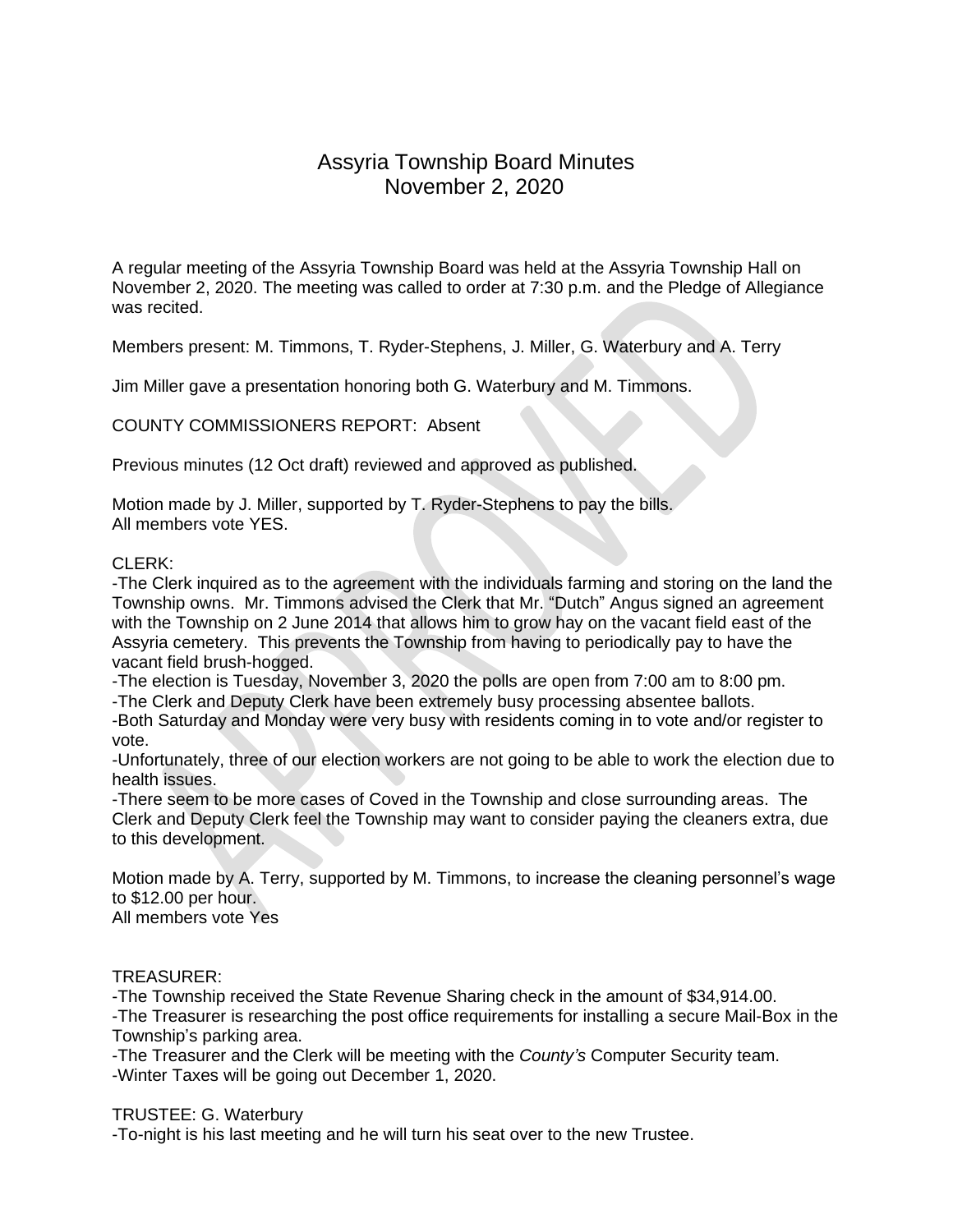TRUSTEE: J. Miller

-The roof and soffit over the outside stairwell is complete and everyone agreed it looks very nice.

ASSESSOR: Absent

SUPERVISOR:

-The Supervisor gave a synopsis of things accomplished in the Township during his time in office and thanked J. Miller and G. Waterbury for their hard work and dedication to the community.

-The Supervisor cited that since Colorado legalized recreational marijuana in 2012, that emergency room visits and EMT calls for marijuana related incidents have increased by 79 percent and the suicide rate for 15 to 19 year old's has increased nearly 20 percent and that the majority of voters in Assyria Township voted against accepting Marijuana on 06 November 2018. the Assyria Township Board re-confirms its Marijuana "opt-out" status.

-The Sexton has been operating without a contract. A new contract was written and presented to the board.

Motion made by M. Timmons, supported by G. Waterbury to approve the new contract for the Sexton.

All members vote YES

PUBLIC COMMENT:

A resident made the suggestion that the old Assyria Township Sign be restored and finished to be used as a land-mark sign outside of the building.

Motion made by J. Miller, supported by T. Ryder-Stephens to have the Assyria Township Hall sign restored to be used inside or outside of the Township Hall. All members vote YES

A resident inquired as to the status of the old Assyria store. The Supervisor said that ownership of the property has changed but there is no word on potential future use.

Tom Wing, the incoming Supervisor, presented the Board with copies of the Annual Road Commission report that the Township received in January at its Annual Meeting with the Road Commission. Mr. Timmons noted that the Township has spent several thousands of dollars assisting the County carry out the County's responsibility to maintain the roads in Assyria Township.

NEW BUSINESS: None